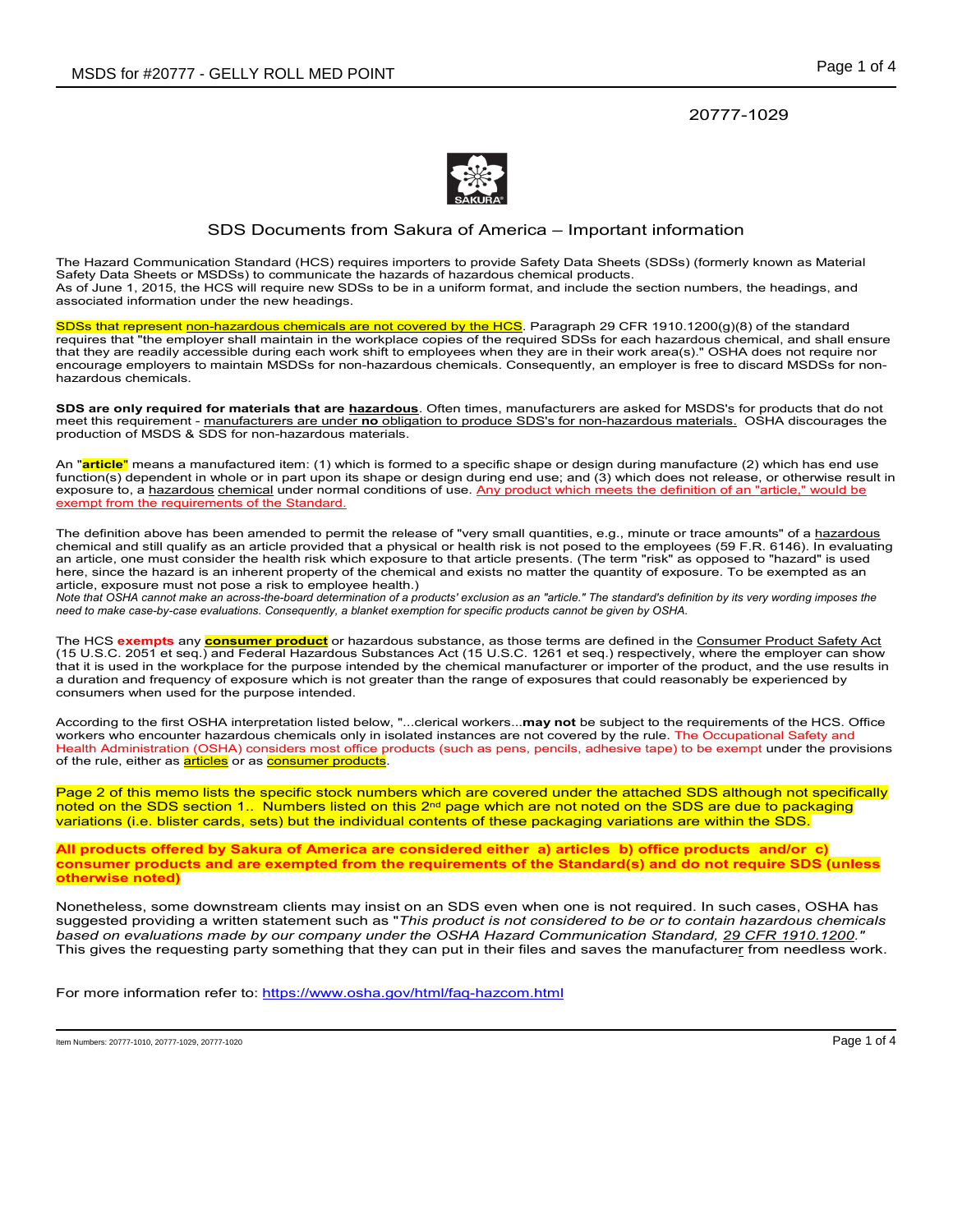## **Safety Data Sheet 2nd Page Cover Letter Product Listing**

| Stock # | <b>Brief Description</b>                                |
|---------|---------------------------------------------------------|
| 31030   | <b>GELLY ROLL CLASSIC 05 FINE - WHITE</b>               |
| 37819   | <b>GELLY ROLL CLASSIC 08 MEDIUM - WHITE</b>             |
| 31031   | <b>GELLY ROLL CLASSIC 10 BOLD - WHITE</b>               |
|         |                                                         |
| 57455   | POUCH, GELLY ROLL CLASSIC 05 FINE - 2 PK - WHITE        |
| 57452   | BC, GELLY ROLL CLASSIC 05 FINE - 3 PK - WHITE           |
| 57457   | BC, GELLY ROLL CLASSIC 05 FINE - 6 PK - WHITE           |
| 57450   |                                                         |
|         | GELLY ROLL CLASSIC 05 FINE WHITE CUP - 36 PCS           |
| 37493   | POUCH, GELLY ROLL CLASSIC 08 MEDIUM - 2 PK - WHITE      |
| 37488   | BC, GELLY ROLL CLASSIC 08 MEDIUM - 3 PK - WHITE         |
| 57488   | BC, GELLY ROLL CLASSIC 08 MEDIUM - 6 PK - WHITE         |
|         | <b>GELLY ROLL CLASSIC 08 MEDIUM WHITE CUP - 36 PC</b>   |
| 37413   |                                                         |
| 57456   | POUCH, GELLY ROLL CLASSIC 10 BOLD - 2 PK - WHITE        |
| 57453   | BC, GELLY ROLL CLASSIC 10 BOLD - 3 PK - WHITE           |
|         | BC, GELLY ROLL CLASSIC 10 BOLD - 6 PK - WHITE           |
| 57458   |                                                         |
| 57451   | GELLY ROLL CLASSIC 10 BOLD WHITE CUP - 36 PCS           |
| 57454   | BC, GELLY ROLL CLASSIC 3 PC SET (05 / 08 / 10) - WHITE  |
| 57459   | GELLY ROLL CLASSIC (05 / 08 / 10) WHITE DISPLAY - 72 PC |
|         |                                                         |
|         |                                                         |
|         |                                                         |
|         |                                                         |
|         |                                                         |
|         |                                                         |
|         |                                                         |
|         |                                                         |
|         |                                                         |
|         |                                                         |
|         |                                                         |
|         |                                                         |
|         |                                                         |
|         |                                                         |
|         |                                                         |
|         |                                                         |
|         |                                                         |
|         |                                                         |
|         |                                                         |
|         |                                                         |
|         |                                                         |
|         |                                                         |
|         |                                                         |
|         |                                                         |
|         |                                                         |
|         |                                                         |
|         |                                                         |
|         |                                                         |

Item Numbers: 20777-1010, 20777-1029, 20777-1020 Page 2 of 4

October 2<sup>nd</sup>, 2017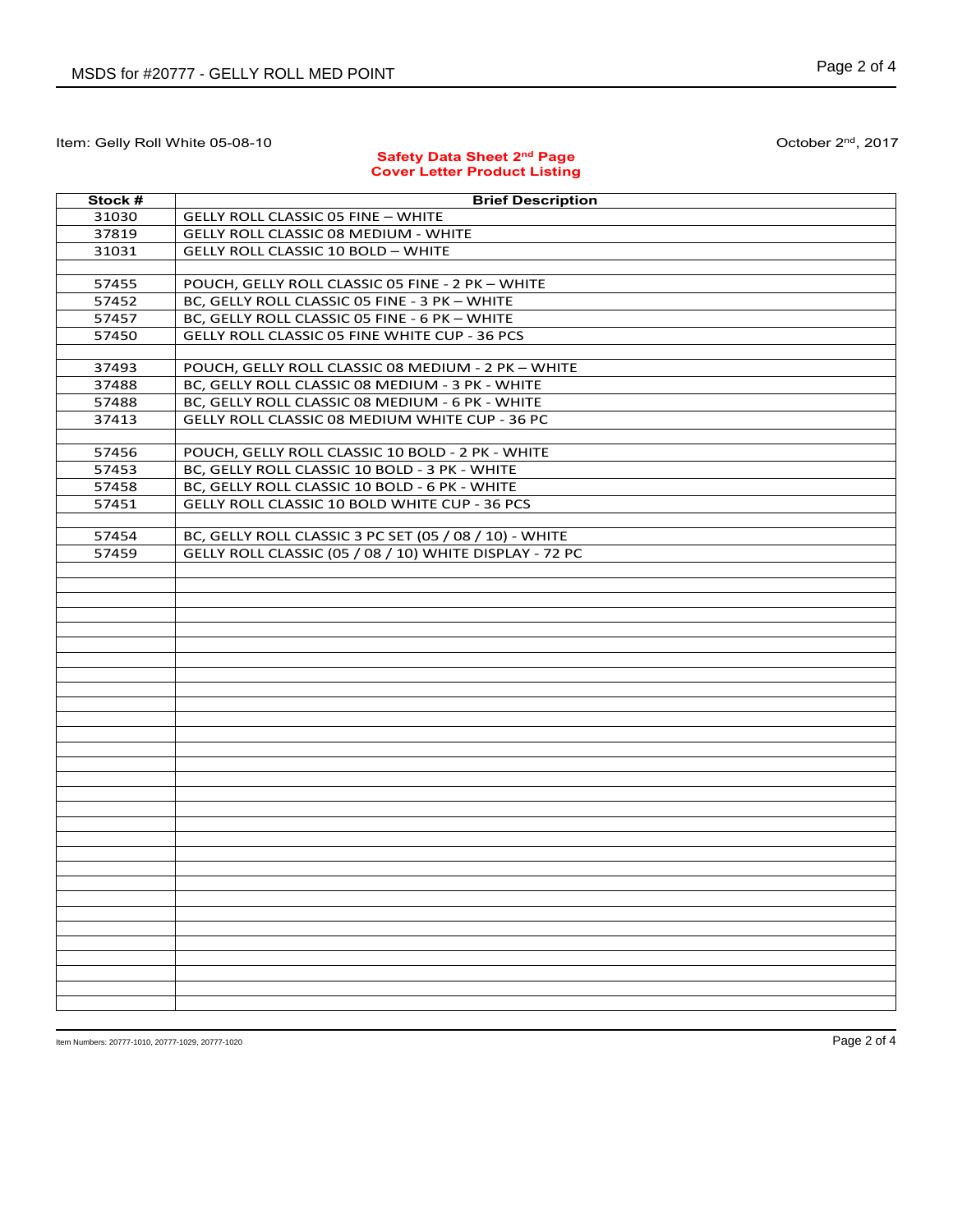## SAFETY DATA SHEET

## (Required under OSHA's Hazard Communication Standard 29 CFR 1910.1200)

| (XPGB08#50)                                                                                                                                    | Page 1 of 2                                                                                                   |  |  |  |
|------------------------------------------------------------------------------------------------------------------------------------------------|---------------------------------------------------------------------------------------------------------------|--|--|--|
| Section 1. Identification                                                                                                                      |                                                                                                               |  |  |  |
| Manufacturer's Name:<br>Sakura Color Products Corporation                                                                                      | Telephone Number:<br>+81 (0)6 - 6910 - 8824 (Japan)                                                           |  |  |  |
| Address:<br>1-6-20, Morinomiya Chuo, Chuo-ku, Osaka, 540-8508 Japan                                                                            | <b>FAX Number:</b><br>+81 (0)6 - 6910 - 8834 (Japan)                                                          |  |  |  |
|                                                                                                                                                |                                                                                                               |  |  |  |
| <b>Product Name:</b>                                                                                                                           |                                                                                                               |  |  |  |
| GELLY ROLL Medium Point, White (XPGB08-50)                                                                                                     |                                                                                                               |  |  |  |
| Section 2. Hazard(S) identification                                                                                                            |                                                                                                               |  |  |  |
| This product is approved by ACMI (The Art & Creative Material Institute, Inc.),                                                                |                                                                                                               |  |  |  |
| This product is not considered hazardous in normal use as required under OSHA's                                                                | and carries the "AP" seal of non-toxic approval in USA.<br>Hazardous Communication Standard 29 CFR 1910.1200. |  |  |  |
| Section 3. Composition / information on ingredients                                                                                            |                                                                                                               |  |  |  |
| Ethylene glycol (107-21-1), Titanium dioxide(13463-67-7), Aluminum oxide(1344-28-1), Resin, Pigment, Additive                                  |                                                                                                               |  |  |  |
| Section 4. First-Aid measures                                                                                                                  |                                                                                                               |  |  |  |
| : If he/she has subjective and objective symptoms, move him/her to a place fresh air,<br>·Inhalation                                           |                                                                                                               |  |  |  |
|                                                                                                                                                | and consult a doctor.                                                                                         |  |  |  |
| . Skin Contact: Wash with soap and water.<br>-Eye Contact : Wash the eyes immediately with large amounts of running water for over 15 minutes, |                                                                                                               |  |  |  |
|                                                                                                                                                | and see a doctor for medical advice.                                                                          |  |  |  |
| : If the victim stops breathing, wipe away any remaining material in the mouth and<br>·Ingestion                                               | clear the airway and administer artificial respiration.                                                       |  |  |  |
| Section 5. Fire-fighting measures                                                                                                              |                                                                                                               |  |  |  |
| Suitable extinguishing media                                                                                                                   | : In case of fire, use water spray, foam or dry chemical powder.                                              |  |  |  |
| · For safety reasons unsuitable extinguishing media: None                                                                                      |                                                                                                               |  |  |  |
| -Protective equipment<br>: No special measures required                                                                                        |                                                                                                               |  |  |  |
|                                                                                                                                                |                                                                                                               |  |  |  |
| Section 6. Accidental release measure                                                                                                          |                                                                                                               |  |  |  |
| : No relevant information found.<br>-Person-related safety precautions                                                                         |                                                                                                               |  |  |  |
| -Measures for environmental protection<br>: No relevant information found.                                                                     |                                                                                                               |  |  |  |
| -Measures for cleaning/collecting: The ink is not spilled so that it soaked into the ink reservoir by normal handling.                         |                                                                                                               |  |  |  |
| Section 7. Handling and storage                                                                                                                |                                                                                                               |  |  |  |
| <b>Handling</b><br>: In the case of stuck to the skin, rinse with running water and soap.                                                      |                                                                                                               |  |  |  |
| ·Storage<br>: Avoid high temperature, fire, direct rays of the sun, and a powerful oxidizing agent.                                            |                                                                                                               |  |  |  |
|                                                                                                                                                |                                                                                                               |  |  |  |
| Section 8. Exposure controls / personal protection                                                                                             |                                                                                                               |  |  |  |
| -General protective and hygienic measures                                                                                                      | : Unnecessary in normal use                                                                                   |  |  |  |
| -Breathing equipment<br>: Unnecessary in normal use                                                                                            |                                                                                                               |  |  |  |
| Protection of hands<br>: Unnecessary in normal use                                                                                             |                                                                                                               |  |  |  |
| : Unnecessary in normal use<br>-Eye protection                                                                                                 |                                                                                                               |  |  |  |
| : Unnecessary in normal use<br>-Skin protection                                                                                                |                                                                                                               |  |  |  |
|                                                                                                                                                |                                                                                                               |  |  |  |
| N.A.: Not Applicable<br>N.D.: Not Determined                                                                                                   | October 2, 2017                                                                                               |  |  |  |

Item Numbers: 20777-1010, 20777-1029, 20777-1020 Page 3 of 4